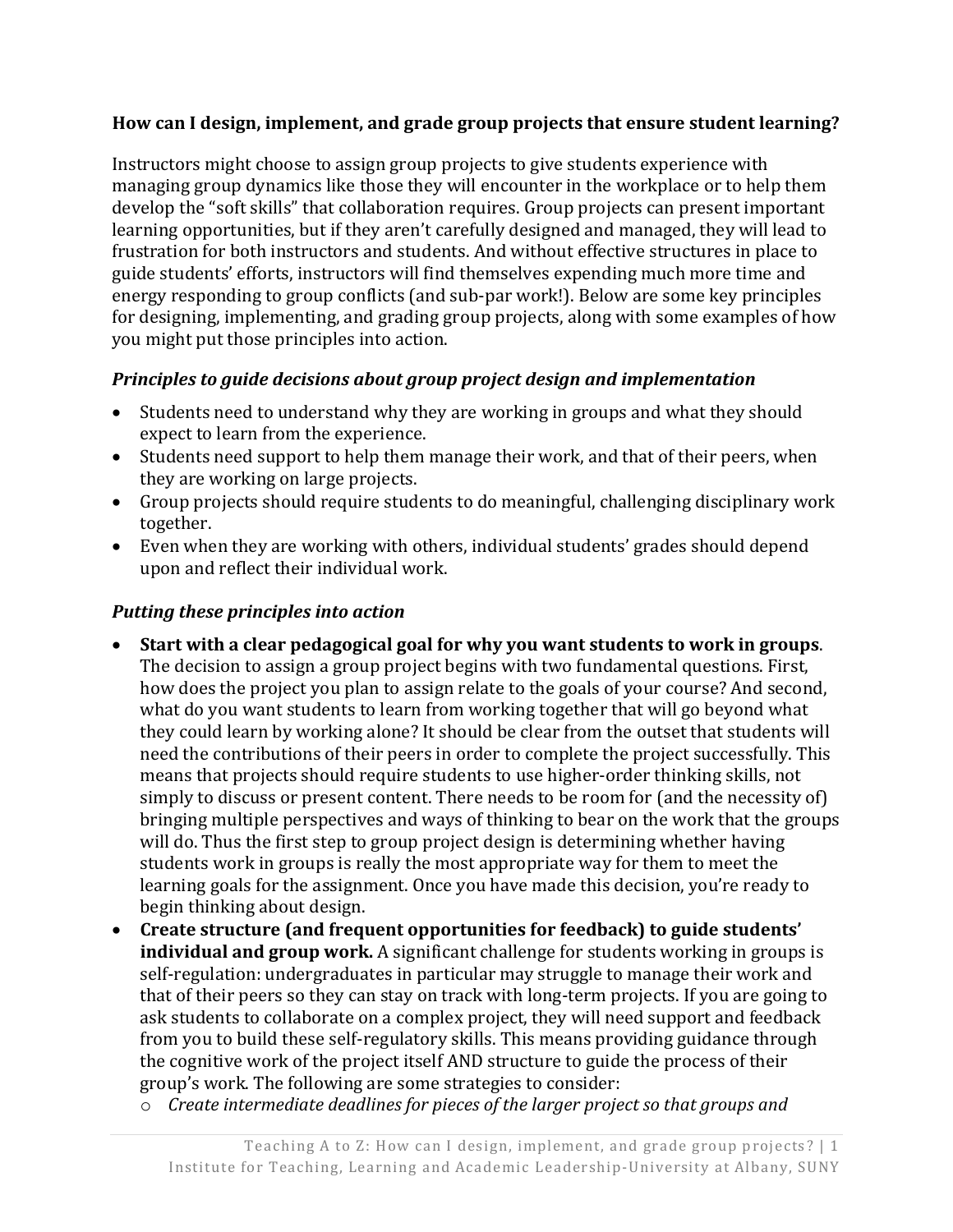*individual students can receive feedback on their progress and process.* This helps you ensure that individuals are contributing to their teams' work and that groups are on the right track with their work.

- o *Give groups time to do their work in class (with the understanding that they will continue with individual work on their own outside of class).* You might use class time for groups to share their individual work and make decisions about its relevance to the larger project, to ask you any questions they have about their progress, and make concrete plans for their next steps. This should happen regularly during the time that students are working on projects, not just once as a "getting started" meeting. In fact, the idea is for some class time to be devoted to regular group meetings so that students' time outside of class is focused on their individual work. When group work happens in class, you can ensure that there is a clear structure and purpose for those interactions, in addition to directly observing groups' work and providing feedback. This also allows you to avoid the frustration and difficulty students face when trying to coordinate group meetings outside of class.
- o *Give structured opportunities and guidance to students to ensure they provide meaningful feedback on each group member's contributions.* When students don't have a structure to help them, they will struggle to communicate with their group members if any concerns arise. For this reason, it is important to develop and use a clearly articulated process to guide their feedback to each other. Begin by determining, in collaboration with students, the criteria for effective group member behaviors. Make sure to put these criteria in writing in a document that students will use when they are asked to assess their group members' contributions. Having students evaluate each other's work at the end of the project for a grade helps them see the importance of their individual work. Most importantly, having students give each other (ungraded) formative feedback on their work together at multiple points of the process provides opportunities for them to reflect on their behaviors and contributions and to potentially change their approach to working with their group.
- o *Give students structured opportunities to reflect on and assess their own contributions to their group's work.* Students will not think critically about their own contributions unless they are prompted to consider how they are contributing to their group's success. This reflection could be based on the same criteria that students use to assess the performance of their group members. Part of this reflection should include planning questions like "What is something I should do differently in the next stage of my group's work to be a better contributor?"
- **Foster positive interdependence by creating meaningful tasks**. Groups tend to work most effectively when they are solving a problem, answering a genuine disciplinary question (i.e., one that doesn't have a single "right" answer), or using disciplinary concepts to make and justify a meaningful decision. This means that a project should require more than simply having students engage with content: they need to be doing the kind of challenging, authentic disciplinary work that requires them to listen to and engage with multiple perspectives. If it is possible for a project to be completed by one or two students, it isn't appropriately challenging for a group. Students need to see that they have something to contribute to their group's work, and they have to see that their group members have meaningful contributions to make as well. The role of individual work is crucial here: if students don't feel accountable for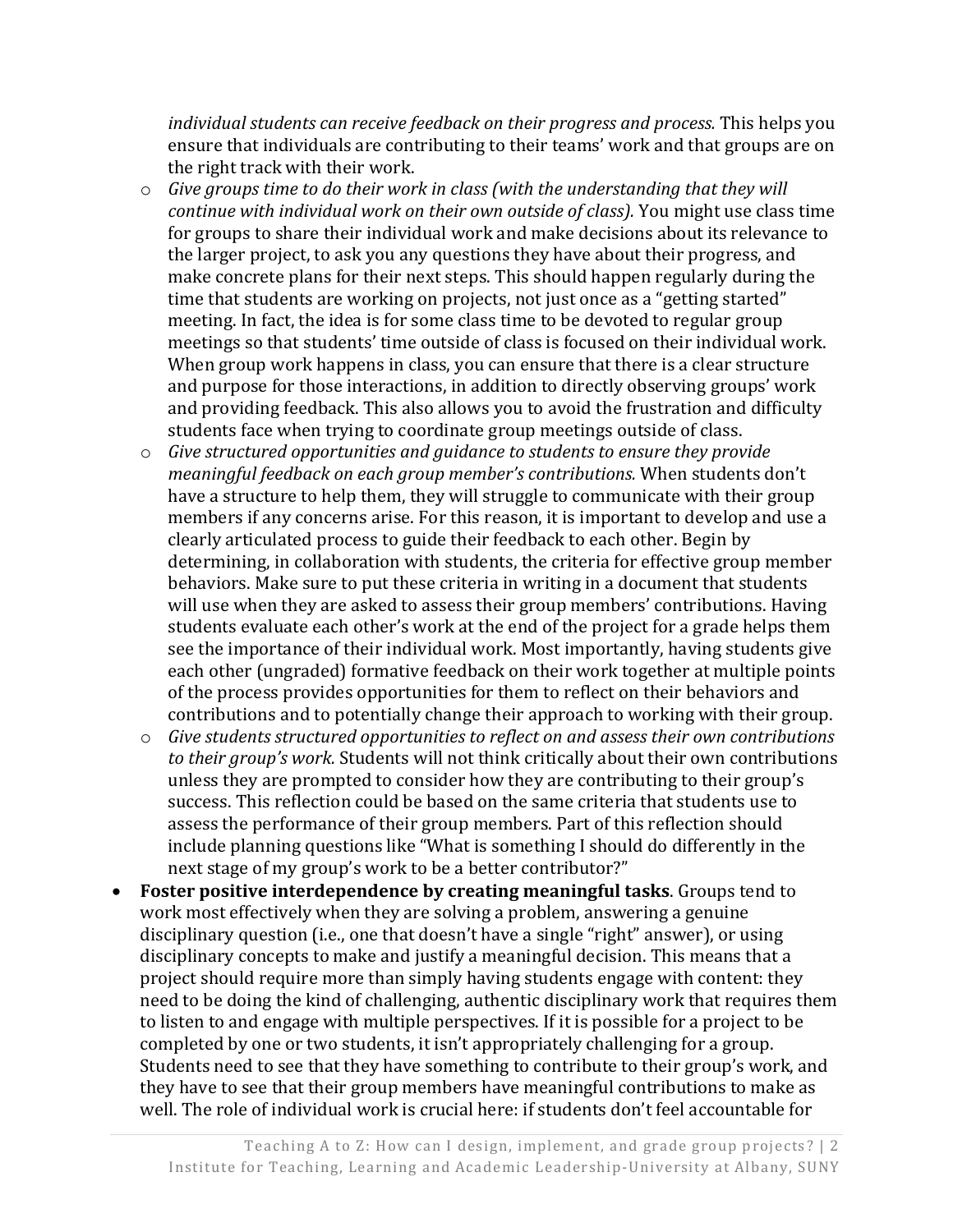working on their own as part of their preparation to work with their group, it is easy for students to "check out" of the process while one or two dominant students take over and do all of the work.

• **Build in multiple points of individual accountability, and make individual work the focus of formal evaluation (grading).** There are several reasons to focus grades on individual students' work and contribution to a project rather than on the quality of the group's product alone. First and most importantly, we want to ensure that the grades individual students receive in our courses are an accurate reflection of what those students are able to do. A single group grade for a project can obscure the assessment of individual students' learning. Second, students (justifiably) become frustrated when their grade on a project relies on the effort of others, especially when they don't feel like they are in control of the quality or quantity of work that others do. Finally, when individual students aren't accountable for their contributions or performance, we can unintentionally cultivate behaviors like social loafing or freeriding—and ultimately impede their learning. There are many types of individual work that students can do alongside and as part of their group's work that can give instructors a valid assessment of their learning. For example, individual students should focus their energy on completing individual research steps, drafts, annotations, revisions, or solutions. While this individually completed work can be workshopped and integrated by the group into the larger paper or project, it should be the focus of students' work and the focus of your evaluation.

*What does this mean for a grading scheme?* While the grading scheme for any given project should be based on the goals of the project itself and the kind of learning you want students to do, keeping the focus on individual accountability means making sure that individual contributions to a group's work make up the majority of the project grade. Refocusing evaluation on individual work builds a sense of responsibility, changing the way students think about how they need to work with their peers. There are concrete examples below to help you envision how you might evaluate students' individual work alongside their group's work.

# *Examples of elements of effective group project assignments*

Preparatory assignments that students can complete (individually and in groups) while they are working on group projects

- *Individuals* submit an annotated bibliography to you and their group members, listing all the sources they recommend for their group to use on a research-focused project. In their groups, they decide which resources are likely to be most useful moving forward and share those decisions with you as well, along with a plan for how they will use those sources as they begin drafting their final project.
- *Groups* submit regular progress reports, including reports of the work the group has completed to date, the work each individual group member has completed, and their next steps. You give them feedback to help them assess their progress to date and plan accordingly.
- *Individuals* submit early drafts of their contributions to the group's work for feedback from you and their peers. They then make a written plan for how they will use that feedback to guide their next attempts.